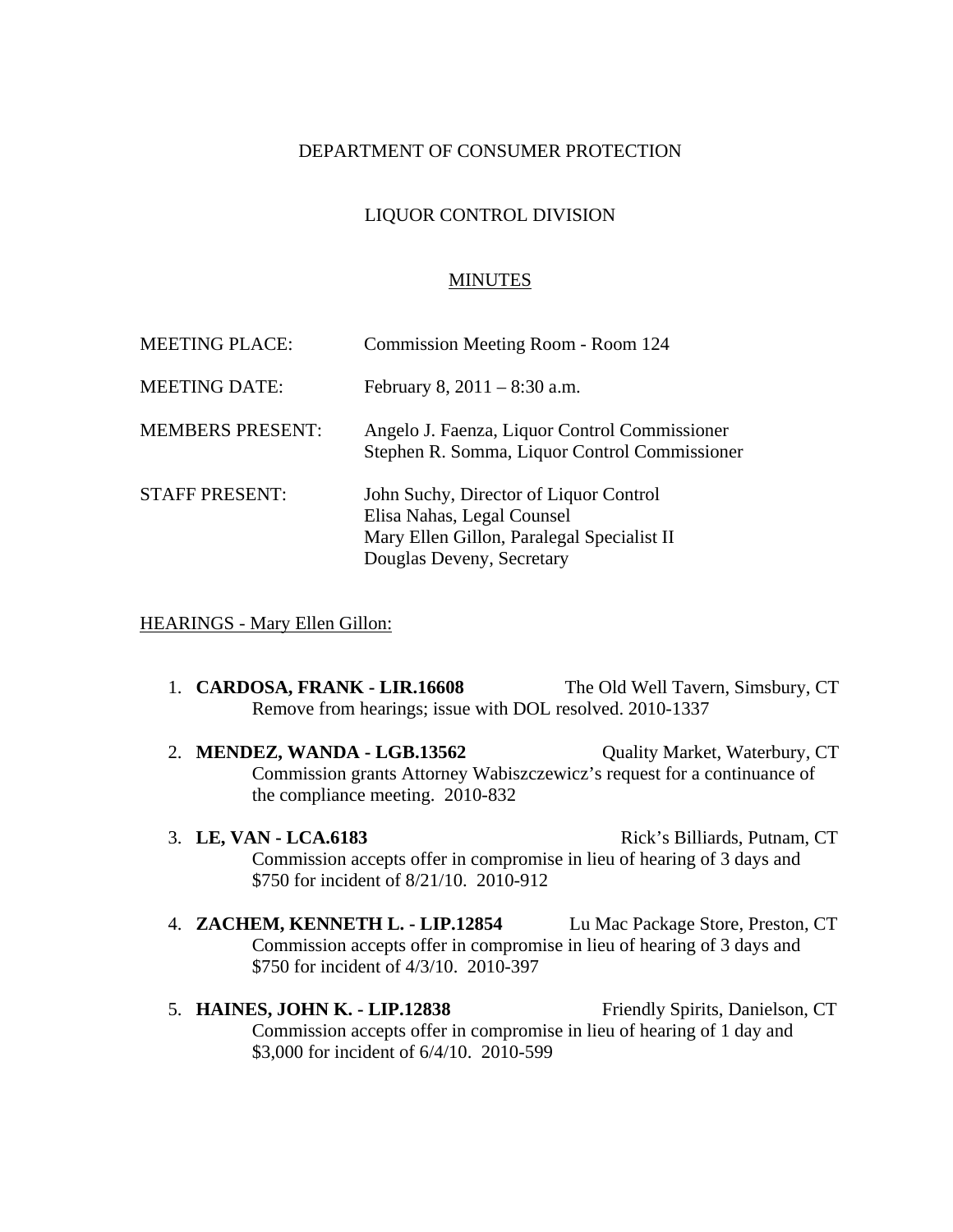Liquor Control Minutes February 8, 2011 Page 2 of 5

> 6. **RAGAINI, RAYMOND - LIR.17689** Keys to the City, New Haven, CT After compliance meeting, commission rejects offer of \$7,500 and 3 days, 2 of which would be held in abeyance for 6 months. Commission would accept \$7,500 and 15 days, of which 14 days would be held in abeyance, for incident of 9/30/10. 2010-99

### PROVISIONAL PERMITS:

- **7. PLANT, DANA L. LRW.4810** Whistle Stop Café, Windsor, CT Commission approved to amend application from sole proprietor to an LLC – department to issue new placard. Commission approves to issue provisional permit upon receipt of stipulated agreement, replacard with new backer name, proof by photos of effective separation (6' partition as required and 4' to 5' openings for access) from dining room to barroom – subject to agents review upon site inspection. Commission approved request to waive COD requirement for provisional permit.
- **8. DEOLIVEIRA, RODRIGO A. LRW.4814** Brooklyn Pizza, Brooklyn, CT Commission approves request to issue provisional permit upon receipt of stipulated agreement, \$500 fee, cancel old permit LRW.4663, bill of sale, seller's affidavit, executed copy of lease in name of LLC, 8x10 interior photos, equipment list, copy of CT sales and use tax, menu, return of CSBI. Commission approved request to waive COD requirement for provisional permit.
- 9. **PALMIERI, ANDREW E. LRW.4815** Palmieri's Pizza, Putnam, CT Commission approves request to issue provisional permit upon receipt of stipulated agreement, \$500 fee, proof of filing with secretary of state's office, articles of organization for LLC, complete sections 29a through 32 of new application, return of CSBI.

# PROVISIONAL PERMIT EXTENSIONS:

**10. CESTA, SUSAN E. – LIH.1775.P.CW-A** Falls Village Inn, Falls Village, CT Commission approved to extend provisional permit.

# 11. **JOSEPH, CHARLES B. JR. – LGB.14538.P.CW**

ShopRite of West Hartford, West Hartford, CT Commission approved request to extend provisional permit.

# 12. **RIZZUTO, WILLIAM B. – LIR.18252.P.CW**

Rizzuto's Wood Fired Kitchen & Bar, Westport, CT Commission approved request to extend provisional permit.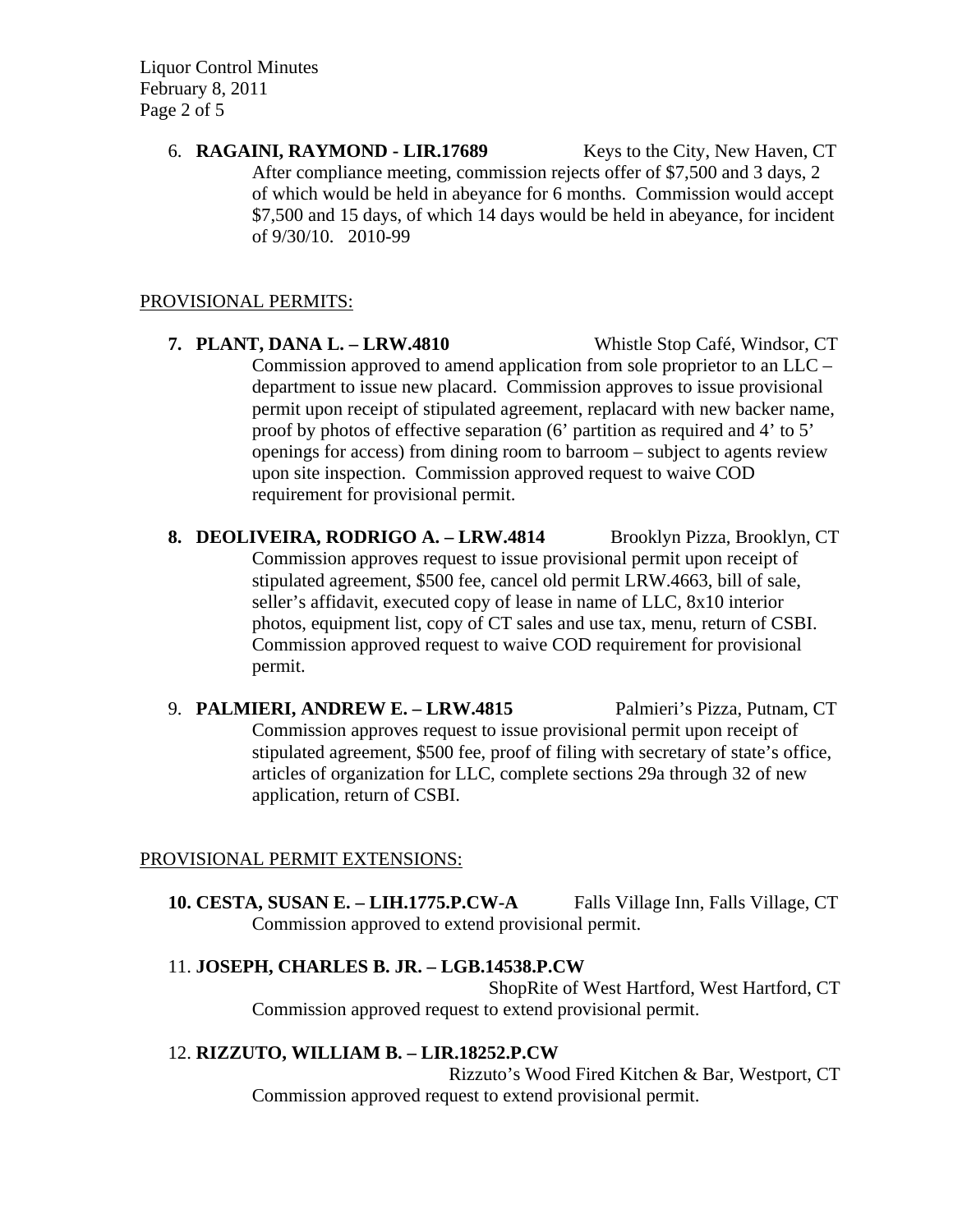Liquor Control Minutes February 8, 2011 Page 3 of 5

### 13. **MERCURIO, PHYLLIS R. – LIR.18227.P.CW**

Round Robin of Milford LLC, Milford, CT Commission approved request to extend provisional permit.

## 14. **DRUST, DONALD L. JR. - LGB.14607.P.CW**

Shoprite of Southington, Southington, CT Commission approved request to extend provisional permit.

#### FINAL PERMITS:

15. **PATEL, PRANAY – LIP.14790** Micky Finns, Hartford, CT Commission approves to issue final permit when in receipt of bill of sale, seller's affidavit, cancel old permit LIP.14712, copy of lease in name of LLC, 8x10 photos of interior, publication notice, document sources of \$69,000.00.

16. **BALICKI, STEVEN – LIR.18170.P.CW** Hot Tomato's, Hartford, CT Commission approves to issue final permit when in receipt of 8x10 photos of interior and exterior. Endorse patio and ACB.

17. **RAMADANI, LJATIF – LCA.7210** Max 40, Danbury, CT Commission approves to issue final permit when in receipt of 8x10 photos of interior and exterior, copy of CT sales and use tax permit, publication notice. Endorse patio.

#### 18. **DE LOS ANGELES, ANA L. – LRW.4802**

Manjares Fine Pastries, New Haven, CT Commission approves to issue final permit when in receipt of abandonment affidavit. Commission approves single restroom due to hardship letter. Endorse no bar and patio.

- 19. **SIMPSON, JEFFREY A. LIR.18193.P.CW** Goodlife Grill, Granby, CT Commission approves to issue final permit when in receipt of publication notice. Endorse patio.
- 20. LEFRANCOIS, STEPHANIE N. LCT.319 Forks & Fingers, East Haven, CT Commission approved to issue final caterer permit.

21. **SIERING, LOUIS – LCT.312** Epicurean Feast, Maynard, MA Commission approved to issue final caterer permit.

22. **HAND, MICHAEL R. – LIT.1797** Stables Tavern, Torrington, CT Commission approved to issue final permit.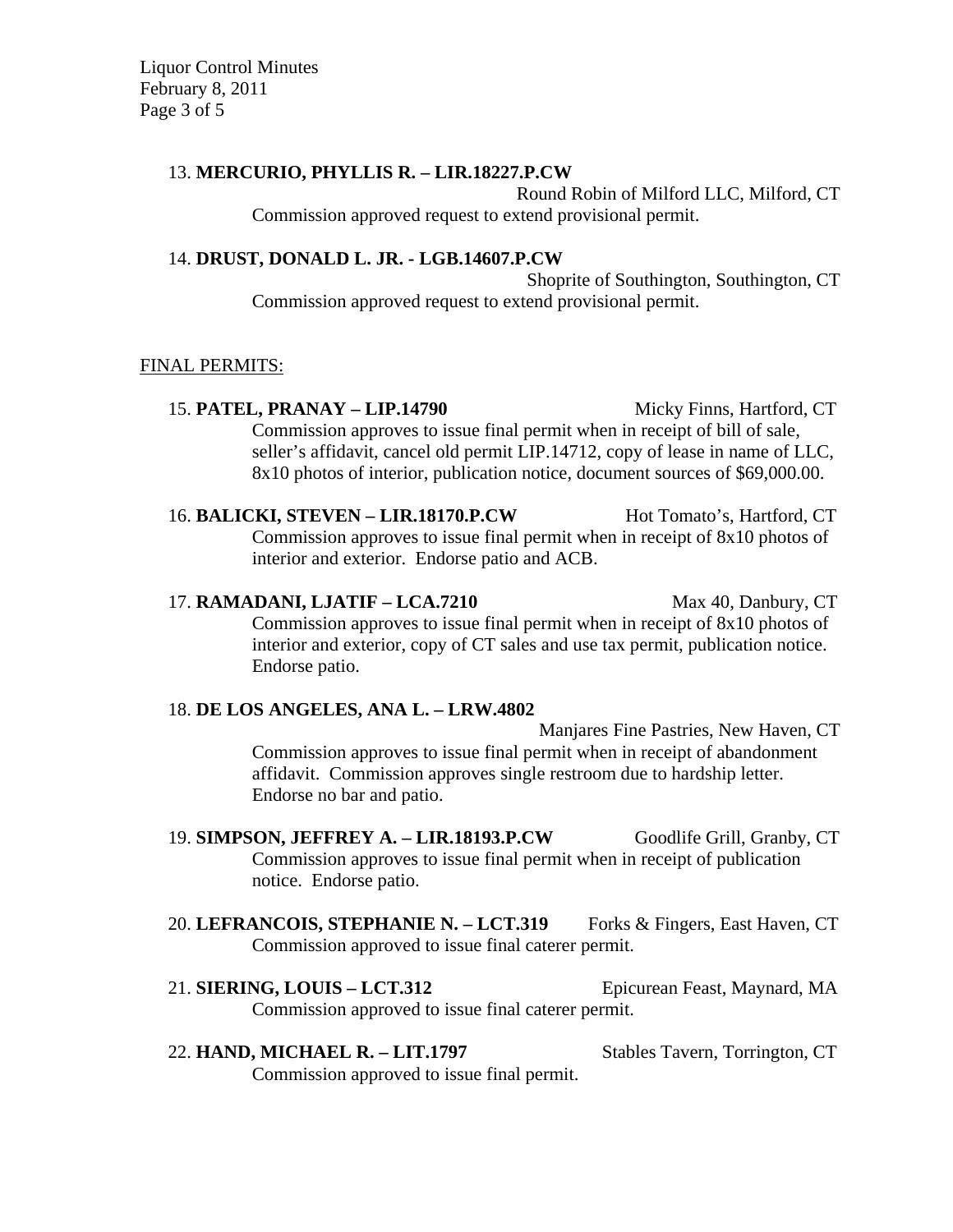Liquor Control Minutes February 8, 2011 Page 4 of 5

> 23. **PATEL, MANSI V. – LIP.14782** Saw Mill Package Store, West Haven, CT Commission approves to issue final permit when in receipt of bill of sale, seller's affidavit, copy of CT sales and use tax permit, LIP.12476 for cancelation.

#### 24. **GUAMBANA, MARIA L. – LIT.1796.P.CW**

Mauricio's Restaurant, Torrington, CT Commission endorsed single restroom due to hardship letter.

#### OTHER:

- 25. **MURPHY, MATTHEW J. LIW.627** Do Valle, Branford, CT Commission approved request to remove on stipulation.
- 26. **PATEL, VARSHA H. LIP.13480** Harry's Discount Liquor, Vernon, CT Commission approves request for removal to 482 Talcotville Road, Vernon when in receipt of publication notice,  $8x10$  photos (exterior, interior, trade name).
- **27. REILLY, BRENDA S. LCA.5104** Tuscany Grill, Middletown, CT Commission approved request for transfer of stock.
- **28. LAUZIER, ROBERT D. LIT.1794** Pitstop Tavern, Torrington, CT Commission approved request for removal on stipulation after 2/16/11.

#### **29. ITSOU, CHRISTOPHER – LIR.14147**

Park Avenue Pizza Restaurant, Bloomfield, CT Commission approved request for transfer of stock and Anthony D. Kriticos as substitute permittee.

- **30. PEREZ, MARIA LGB.14049** Junior Supermarket, Hartford, CT Commission approved Juan C. Rodriguez as substitute permittee.
- **31. DION, CAROL A. LIR.14530** Sunset Rib Company, Waterford, CT Commission approved Frank Maratta as substitute permittee.
- **32. ZHAO, MIAN HUA LIR.16061** Hong Kong House, South Windsor, CT Commission approved Allen Yu Zhao as substitute permittee.
- **33. GOODINE, RANDY J. LCA.6729** Bleecher's, Bristol, CT Commission approved Marybeth A. Przygocki as substitute permittee.

Adjourned at 9:18 a.m.